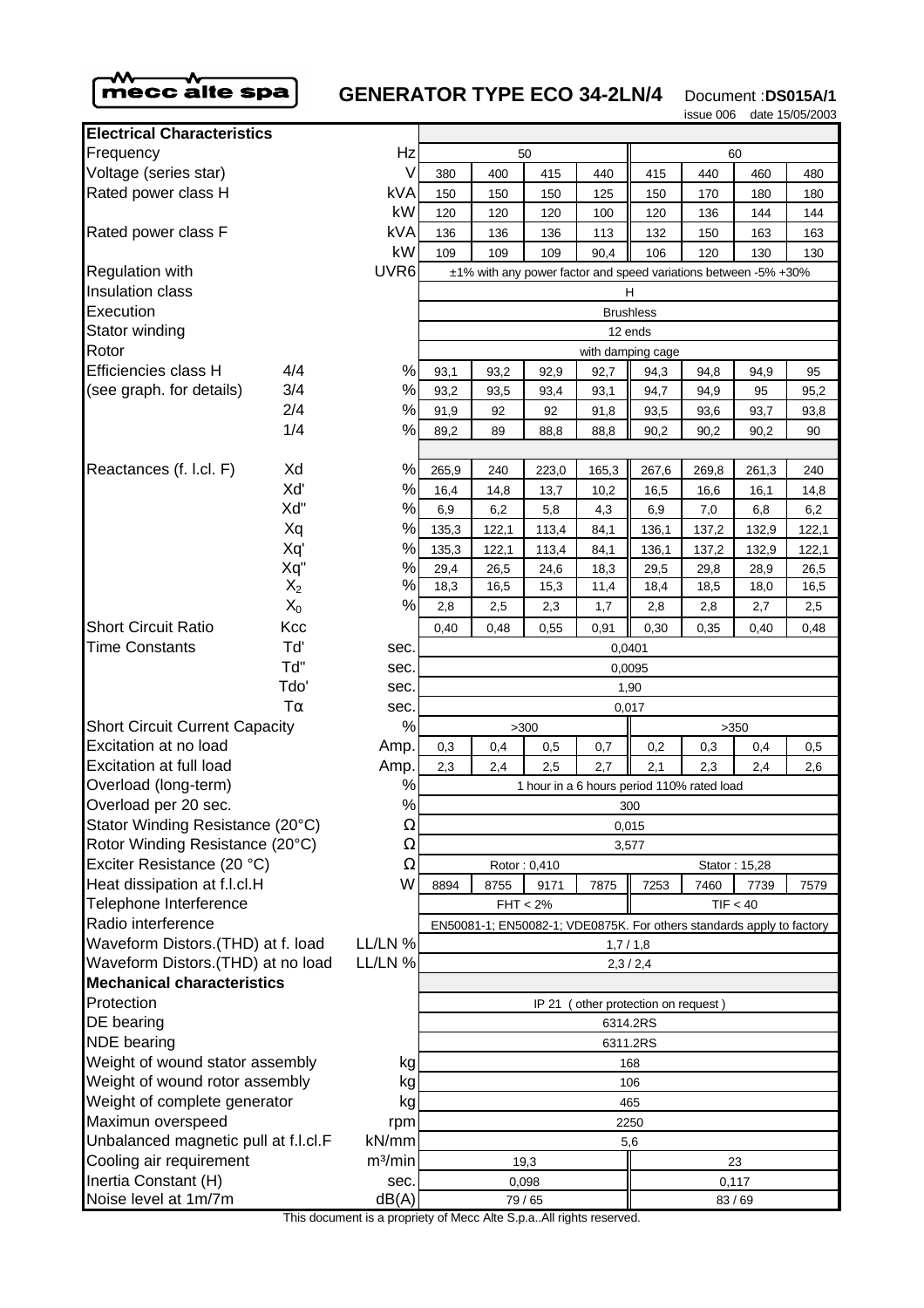



This document is a propriety of Mecc Alte S.p.a.. All rights reserved.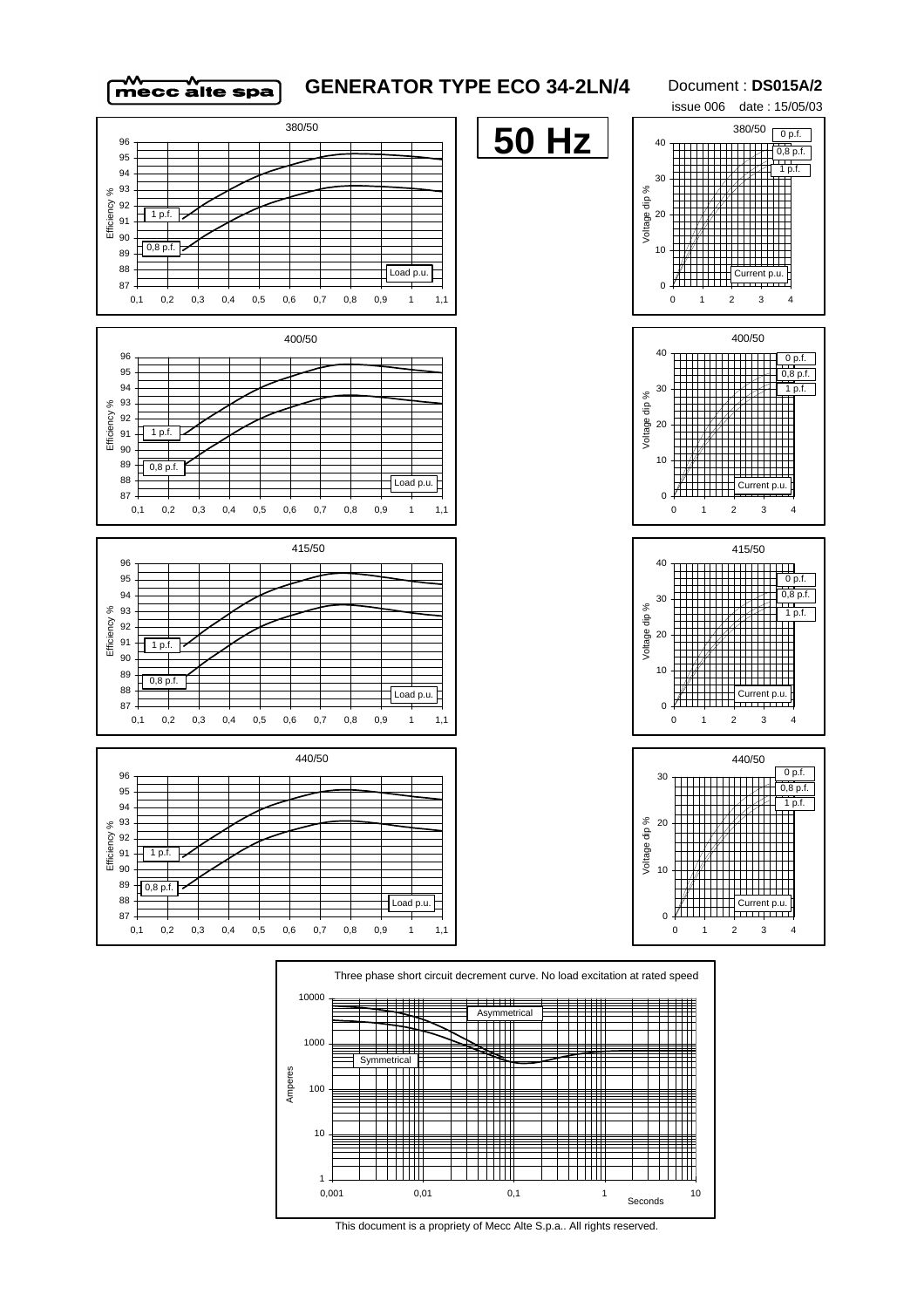



This document is a propriety of Mecc Alte S.p.a.. All rights reserved.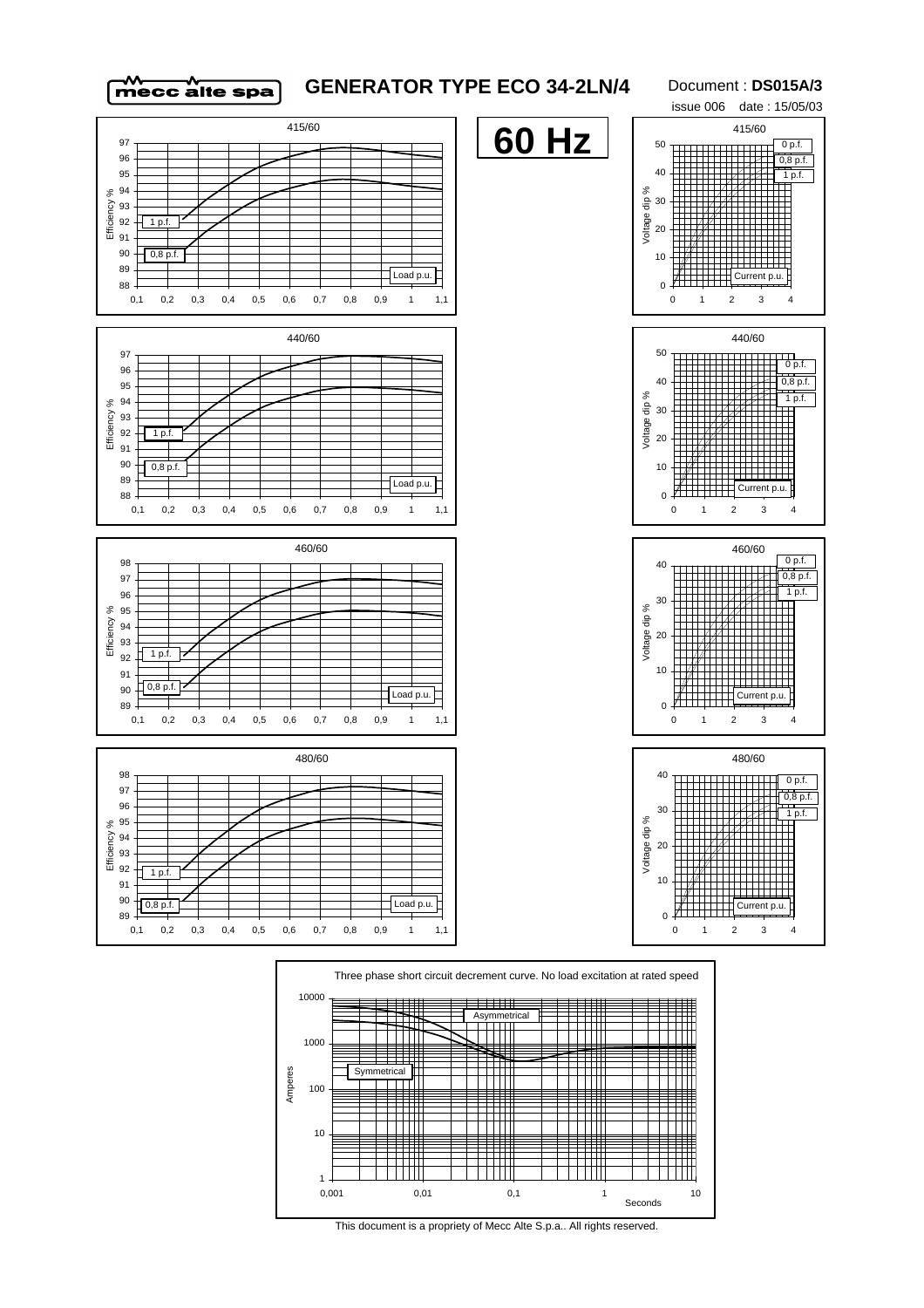